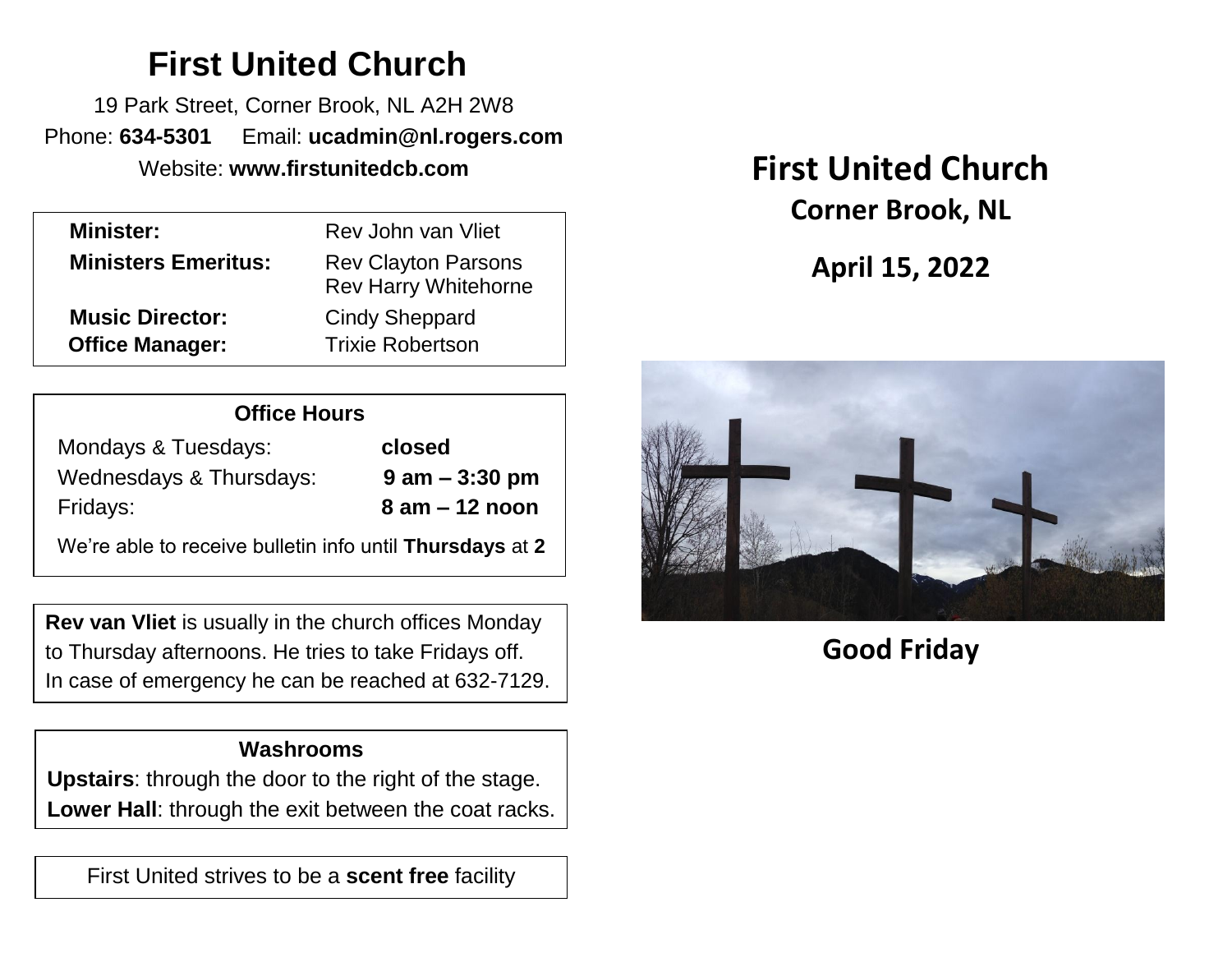## **Good Friday**

#### **April 15, 2022 10 am**

#### **Witnesses to the arrest and crucifixion of our Lord**

(The service will proceed unannounced)

#### Opening Prayer

| Hymn: Oh Jesus, I have Promised     | <b>VU 120</b>  |
|-------------------------------------|----------------|
| The Plot                            | Luke 22: 1-6   |
| The preparation for Passover        | Luke 22: 7-13  |
| The dispute over greatness          | Luke 22: 24-30 |
| Hymn: Go to dark Gethsemane         | <b>VU 133</b>  |
| On the Mount of Olives              | Luke 22: 39-46 |
| The betrayal                        | Luke 22: 47-53 |
| Prayer of confession and contrition |                |
| The denial                          | Luke 22: 54-62 |
| Mocking before council              | Luke 22: 63-71 |
| <b>Before Herod and Pilate</b>      | Luke 23: 1-12  |
| The sentence                        | Luke 23: 13-25 |
| The crucifixion                     | Luke 23: 26-43 |
| Hymn: Were You There?               | VU 144 v 1,2   |
| Message: No need for intermediaries |                |
| Death                               | Luke 23: 44-49 |
| Hymn: Were You There?               | VU 144 v 4,5   |
| Commital                            |                |
| Pray, then retire in silence        |                |

## **Return on Sunday, April 17 to celebrate Jesus' Resurrection**

#### **Readers for the Good Friday story are:**

Rev John van Vliet Christine Simms Judy Spracklin Grace Pye Roy Warren Clayton Penney Rev Clayton Parsons Sylvia Bennett Roma Hampton Kara Pye Sandra Wheeler Catherine Allen-Westby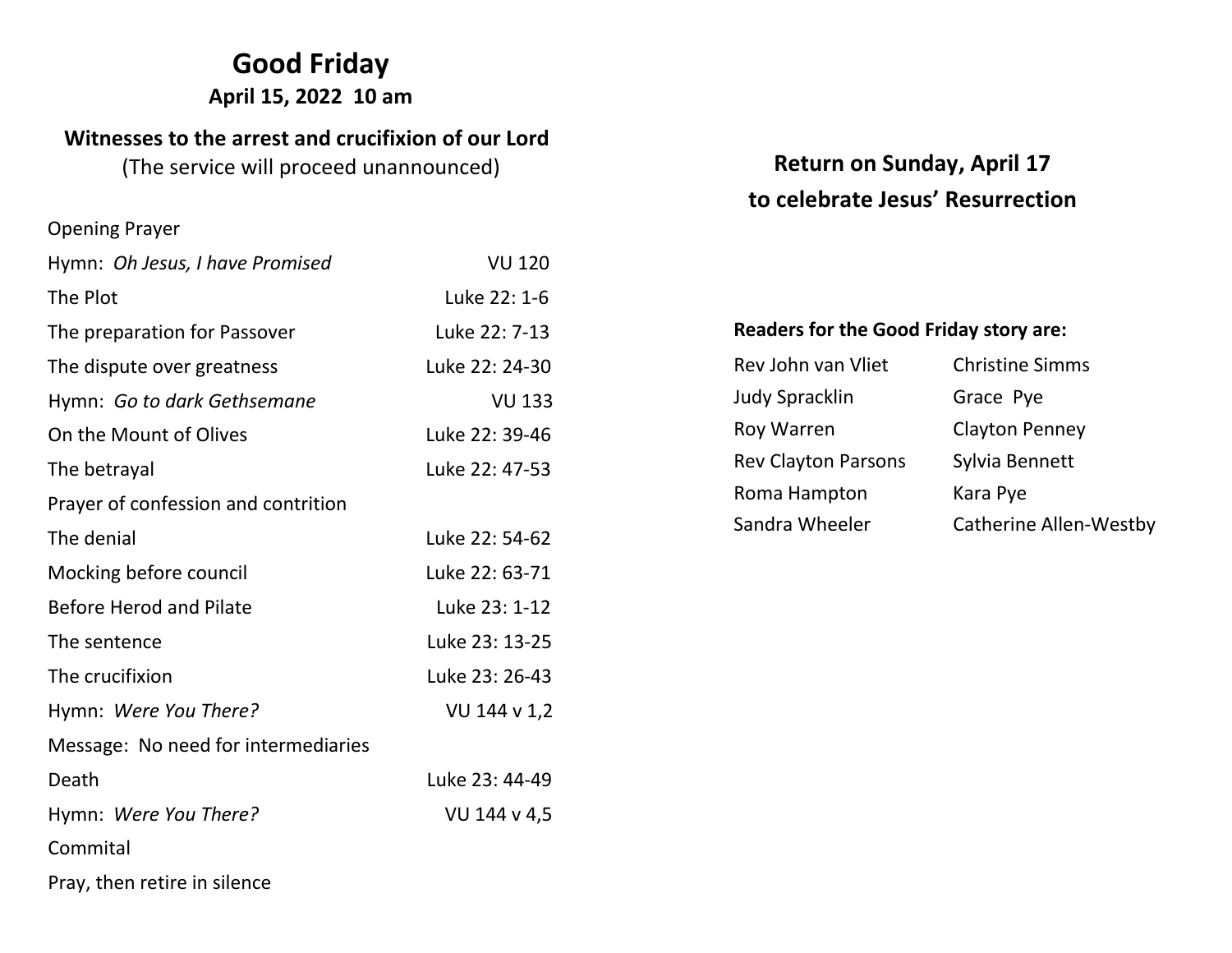- 
- 1. O, Jesus I have promised to serve you to the end; remain for ever near me, my Saviour and my friend: I shall not fear the journey if you are by my side, nor wander from the pathway if you will be my guide.
- 2. O let me feel you near me: the world is ever near; I see the sights that dazzle, the tempting sounds I hear; my foes are ever near me, around me and within; but, Jesus, then draw nearer and shield my soul from sin.
- 3. O let me hear you speaking in accents clear and still, above the storms of passion, the murmurs of self-will; O speak to reassure me, to hasten or control; now speak, and make me listen, O guardian of my soul.
- 4. O Jesus, you have promised to all who follow you, that where you are in glory your servant shall be too. And Jesus, I have promised to serve you to the end; O give me grace to follow, my Saviour and my friend.